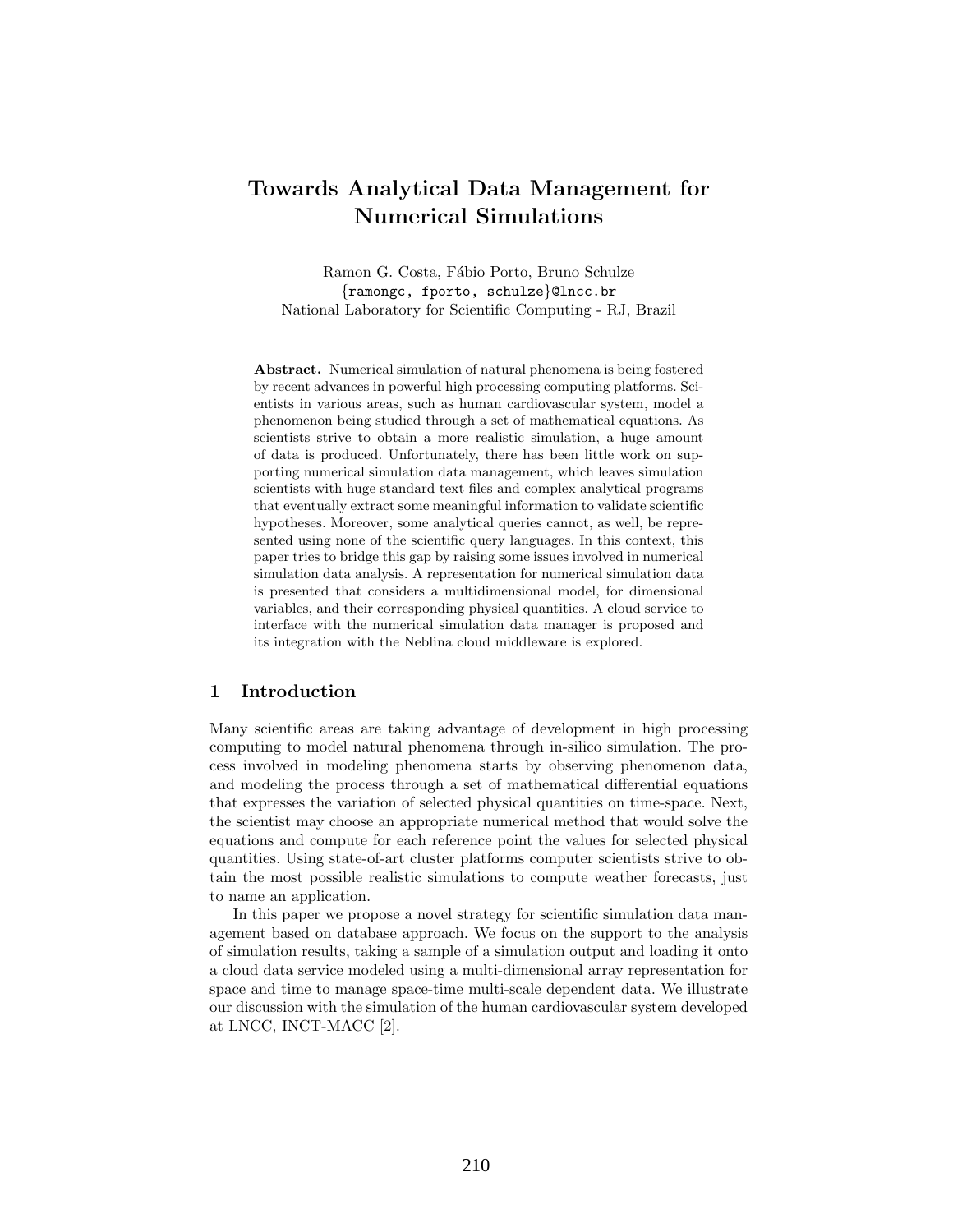# 2 Literature review

Recent studies have demonstrated the need for a more efficient storage, indexing and processing strategies for scientific data [4], [8] and [10].

In Ogasawara [4], scientific workflows are modeled as data intensive applications. Parameter sweep experiments evaluate data represented as a set of parameter configuration values. Moreover, typical workflow activities are identified according to their data consumption and production rate and mapped to algebraic operators, such as: Map, Reduce, Filter, and JoinQuery.

The storage of numerical simulation data has been investigated by [10]. Multidimensional scientific data are modeled using an array data model. The authors propose different types of array storage models according to array sparsity.

Another important initiative in support for scientific data management is SciDB [6], a database management system for scientific applications. It offers a multidimensional model based on multiarray representation. Its functionality includes: data versioning, uniform distribution of data across the nodes of a cluster, and two query language interfaces: AFL and AQL languages.

Considering the analysis of simulation data, one question is to determine the past and future cone of information, as presented by Sowa [7]. Similar is the study of causality in databases [3], in which data that contributes to a given result is considered to cause, with a certain responsibility, such result.

The Magellan project [5] explores the adoption of Cloud Computing in scientific applications. It evaluates some recent technologies in support for HPC, such as: virtualization, MapReduce, Eucalyptus, and Hadoop. In addition, an important issue that the project aims to evaluate is to confront the performance of scientific applications running on local clusters versus a cloud environment.

# 3 Challenges

As discussed in section 1, we are interested in specifying a data management service in support to numerical simulation results analysis. This section investigates some possible representations for numeric simulation data and how to extend database functionality to support scientific data handling under it.

#### 3.1 Data representation

Simulation data can be interpreted as composed by two sets of variables: dimensional and physical quantities. Typically, the dimensional variables include space and time. The space dimension refers to a mesh, which represents the topology of the physical domain as a composition of simple geometric objects. A mesh is represented by: a set of points, referring to the vertices of the geometric objects; the set of edges linking the points and the faces of the model. Observe, yet, that simulations may adopt different scales throughout the domain. Furthermore, given a physical quantity, its value in a reference coordinate may change through scales. A given simulation may be composed of data in different scales, according to the precision requirements in different parts of the physical domain.

2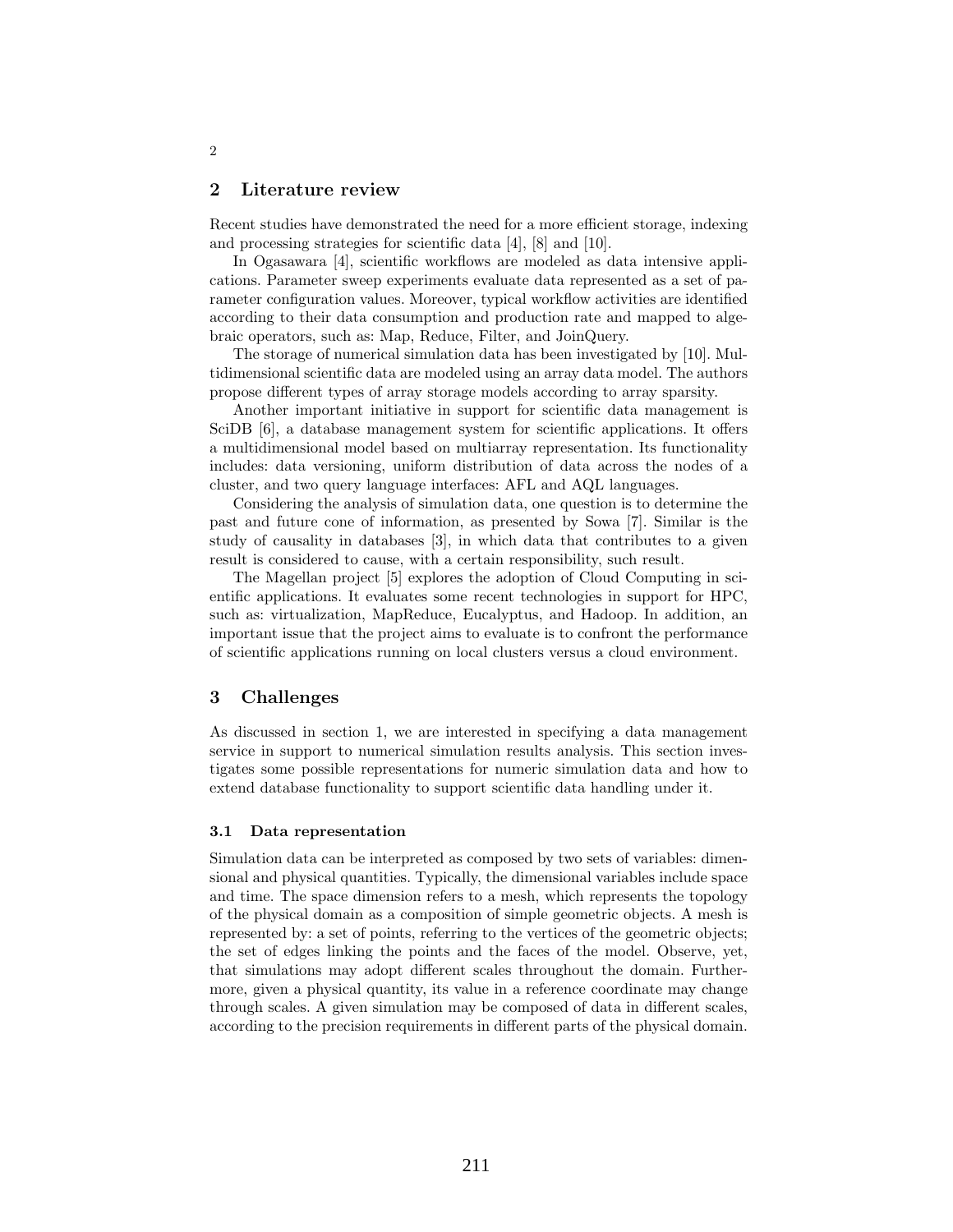#### 3.2 Using SciDB for storing simulation data

Our first effort to represent numerical simulation data uses SciDB. A user specifies multidimensional structures by providing the range values for each dimension and a list of attribute values to compose a cell. In addition, a versioning mechanism keeps historical values for each attribute. In this context, the following mapping strategy has been defined: for each set of physical quantities corresponding to a phenomenon being simulated in a given scale; define the set of  $\Delta$ dimensions; specify the list of physical quantities  $\Pi$  to be computed; create an array having the dimensions as  $\Delta$  and attributes as  $\Pi$ . Using the AQL [6], we would define the following schema for the 3D model of an artery.

```
CREATE ARRAY Geometry3D <velocity: point3D, pression: double,
 displacement: point3D> [ simulations=0:*,1,0, t=0:500,500,0,
x=1:7000,1000,0, y=1:7000,1000,0, z=1:36000,1000,0]
```


Fig. 1. 3D graphical representation of a multidimensional array for the artery model

Through the AQL query language, we can use the following schema to represent 1D (i.e different scale) of the human cardiovascular system:

#### CREATE ARRAY Geometry1D <velocity: double, pression: double, flow: double> [ simulations=0:\*,1,0, t=0:500,500,0 ]

A 1D model represents each cross-section summarized in a single point. Thus, each point contains the values for the physical quantities on each time step. Additionally, It's refers to the different simulations over the same mesh. Observe that the array data model adopted by SciDB enables the direct representation of multidimensional objects produced in numerical simulations.

#### 3.3 Analyzing numerical simulation data

In order to support the analysis of numerical simulation output, algebraic operators must be provided, eg.: drill down through scales - given a reference coordinate in scale  $s_i$ , return the corresponding set of points in scale  $s_j$ ; AQL and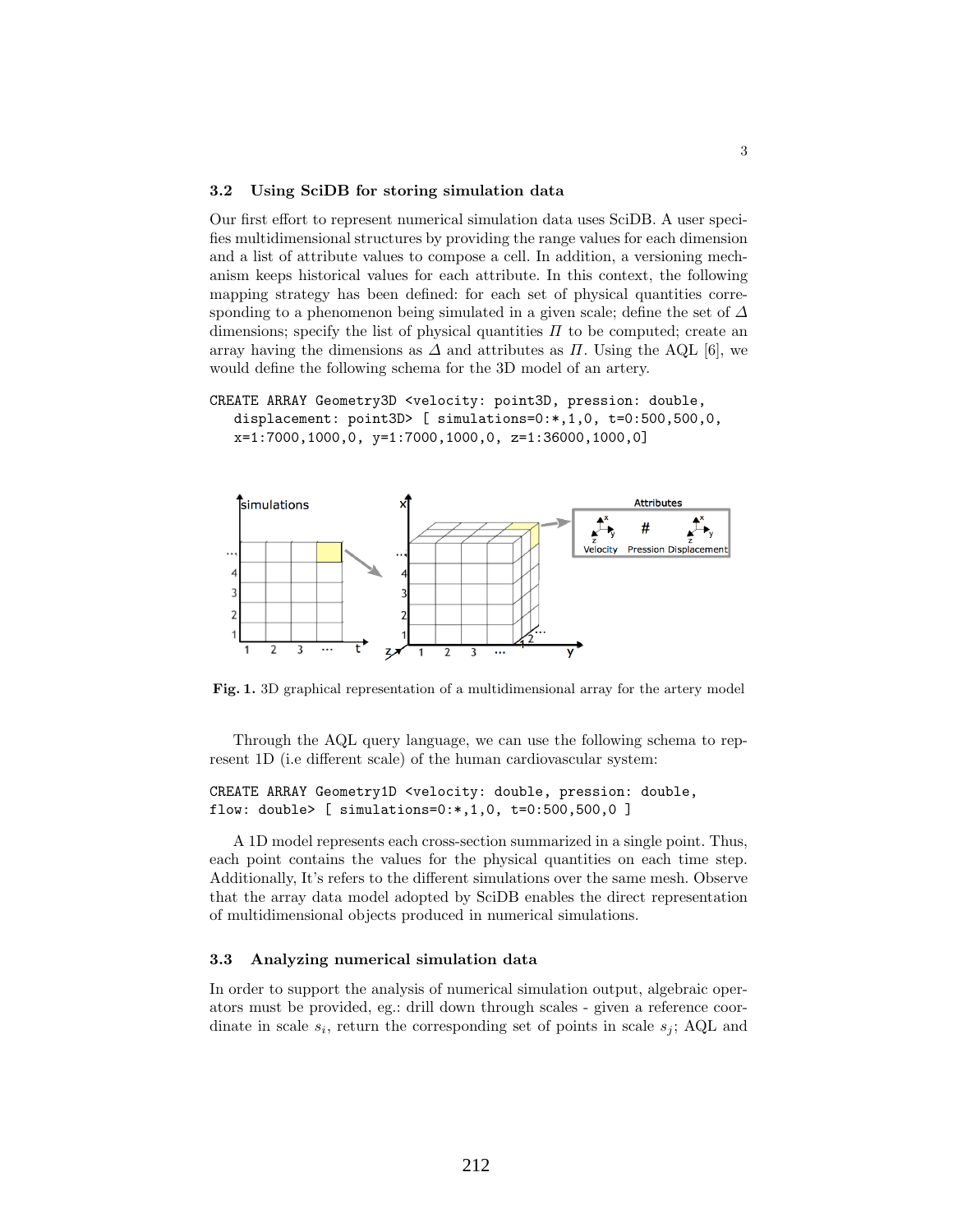AFL languages do not have sufficient mechanisms to support many analytical queries. The challenge is to create new operations and functions to bridge this gap, as well as, to coupling them to algebraic operators. An example is to obtain the values for pression where the highest values are achieved:

aggregate(Geometry3D, max(pression));

#### 3.4 Analytical data management service

From an architectural point of view, we expect to develop a service to interface with the solvers - producing simulation data - and with scientists - submitting analytical queries to the system. The Simulation Data Management Service (SDMS) is responsible for providing such an interface as a cloud service, and should manage the storage and retrieval of the simulation data making it transparent to scientific applications. The availability of the SDMS as a cloud service fosters the collaborative use of simulation data among scientists of a same research project and among different projects.

An important aspect of the cloud service approach is the possibility to explore elasticity [9]. Indeed, depending on the requested analysis, a huge amount of data may be retrieved from the data storage device. In such a scenario, the system may allocate extra memory for processing and freeing it as the computation ends. Such a policy is not only a sign of altruism in a collaborative environment, but may reduce the costs involved in supporting the computing platform. Finally, the SDMS should offer to scientific applications an API for accessing its services using traditional programing languages, such as C++, Java an Scripting languages such as Python.

#### 3.5 Scientific computing in cloud

Regarding the SDMS, an important issue is the research and development of mechanisms that would enable its deployment in a private cloud as a Service (SaaS) [9]. In this context, we should highlight the software Neblina, presented in [1]. Neblina is a middleware developed at LNCC that offers users an interface to cloud resources. Through Neblina a cloud infrastructure, including an application, may be accessed and managed. Typical functionalities include: resources capacity provision, user management, virtualized and physical resources management interface, remote access to the resources and their monitoring.

The SDMS has been integrated into Neblina. This integration makes the cloud environment transparent to SDMS, enabling for instance the activation of its services. In Fig. 2 the architecture of the integrated environment is shown and the numbers suggest a retrieving order.

#### 4 Conclusion

We investigate the requirements involved in designing a data management service in support for numerical simulation analysis. A multidimensional modeling approach represents the dimensions used in referencing each individual simulation

4